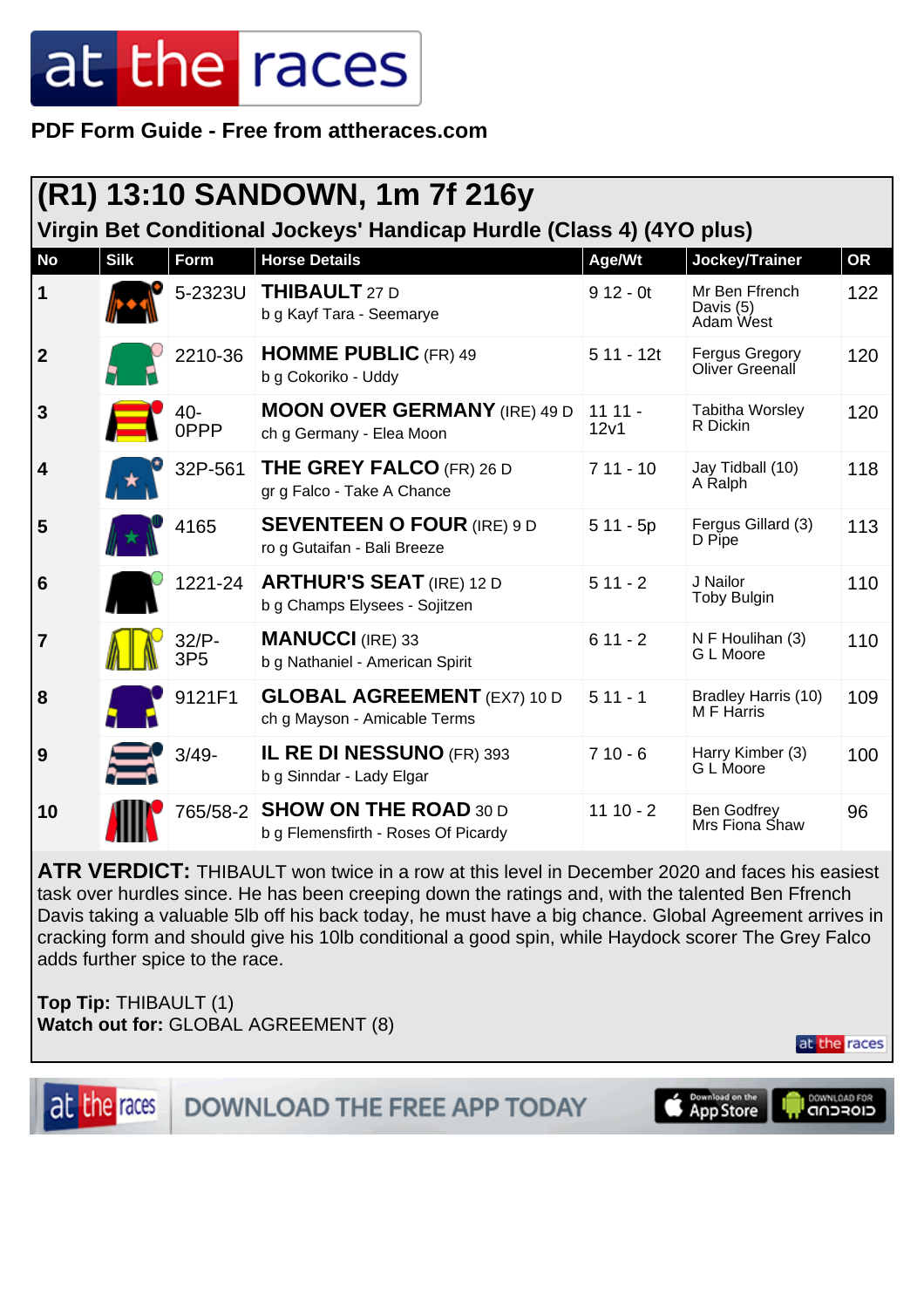## at the races

**PDF Form Guide - Free from attheraces.com**

| (R1) 13:20 CLONMEL, 2m 2f 193y<br>Surehaul Race Day Mares Maiden Hurdle (Class) (5YO plus) |             |          |                                                                      |             |                                     |           |  |
|--------------------------------------------------------------------------------------------|-------------|----------|----------------------------------------------------------------------|-------------|-------------------------------------|-----------|--|
| <b>No</b>                                                                                  | <b>Silk</b> | Form     | <b>Horse Details</b>                                                 | Age/Wt      | Jockey/Trainer                      | <b>OR</b> |  |
| $\mathbf 1$                                                                                |             | 141382   | <b>COPPER NATION 17</b><br>b m Westerner - Copper Destiny            | $511 - 7$   | Mr D Allen (7)<br>D Coffey          |           |  |
| $\overline{2}$                                                                             |             | 54-311   | <b>FONS VIVUS 40</b><br>b m Fame And Glory - Another Shot            | $611 - 7$   | <b>B</b> Hayes<br>Padraig Butler    |           |  |
| 3                                                                                          |             | 52-4F9   | <b>FRATERNITY</b> 127<br>ch m Zoffany - Aurora Borealis              | $511 - 7$   | D E Mullins<br>A Mullins            | 101       |  |
| $\boldsymbol{4}$                                                                           |             | 46-94    | <b>ALWAYS ENCHANTING (GB) 47</b><br>b m Casamento - Enchanting Smile | $510 - 13$  | P T Enright<br>E J O'Grady          |           |  |
| 5                                                                                          |             | 6324/44  | <b>BETH HORAN 33</b><br>b m Yeats - Back And Fore                    | $710 - 13$  | J W Kennedy<br><b>G</b> Elliott     |           |  |
| $6\phantom{1}6$                                                                            |             | 0        | <b>BIDDYS STAR 8</b><br>b m Califet - Grangeclare Star               | $510 - 13$  | G B Noonan (7)<br>L J Archdeacon    |           |  |
| 7                                                                                          |             | 5        | <b>CALLISTA LADY 53</b><br>ch m Conduit - Dansana                    | $510 - 13t$ | A McCurtin (3)<br>J J Walsh         |           |  |
| 8                                                                                          |             | 9-806    | <b>CARRIGEEN KONINI 8</b><br>br m Kalanisi - Carrigeen Kalmia        | 6 10 - 13h  | Miss E A Lalor (5)<br>R H Lalor     |           |  |
| 9                                                                                          |             | $52 - 2$ | <b>HORS PISTE (FR) 47 BF</b><br>b m Kapgarde - Valgardena            | $510 - 13t$ | P Townend<br>W P Mullins            |           |  |
| 10                                                                                         |             | 00       | <b>KARETTA DAVIS (FR) 17</b><br>ch m Doctor Dino - Aldovea           | $610 - 13$  | N T Prendergast (7)<br>T Shanahan   |           |  |
| 11                                                                                         |             | 46-3675  | <b>LAYLA'S DAFFODIL 25</b><br>b m Jet Away - Wipe Your Eye           | $610 - 13$  | J P O'Sullivan (5)<br>P J Rothwell  | 102       |  |
| 12                                                                                         |             | 35-2759  | <b>LITTLE TOKEN 16</b><br>b m Milan - Special Token                  | $710 - 13t$ | M P O'Connor (5)<br>J P O'Keeffe    | 91        |  |
| 13                                                                                         |             | 63       | LIZRONA 16<br>b m Dylan Thomas - Gabrona                             | $610 - 13$  | Rachael Blackmore<br>H de Bromhead  |           |  |
| 14                                                                                         |             | F739     | <b>LONESOME DAY 16</b><br>br m Getaway - Long Walk Home              | $510 - 13$  | S A Mulcahy (7)<br>Denis Hogan      |           |  |
| 15                                                                                         |             | 436      | <b>MADAM BELLE 93</b><br>b m Shirocco - Top Madam                    | $610 - 13$  | M Hamill<br>Noel O'Neill            |           |  |
| 16                                                                                         |             | $3 - 4$  | <b>MOON EAGLE 16</b><br>b m Free Eagle - Behrama                     | $510 - 13$  | S W Flanagan<br><b>G P Cromwell</b> |           |  |
| 17                                                                                         |             | 0-04S03  | <b>OUTBACK FLYER 19</b><br>b m Jet Away - Outback Ivy                | $610 - 13h$ | K C Sexton<br>Peter Fahey           |           |  |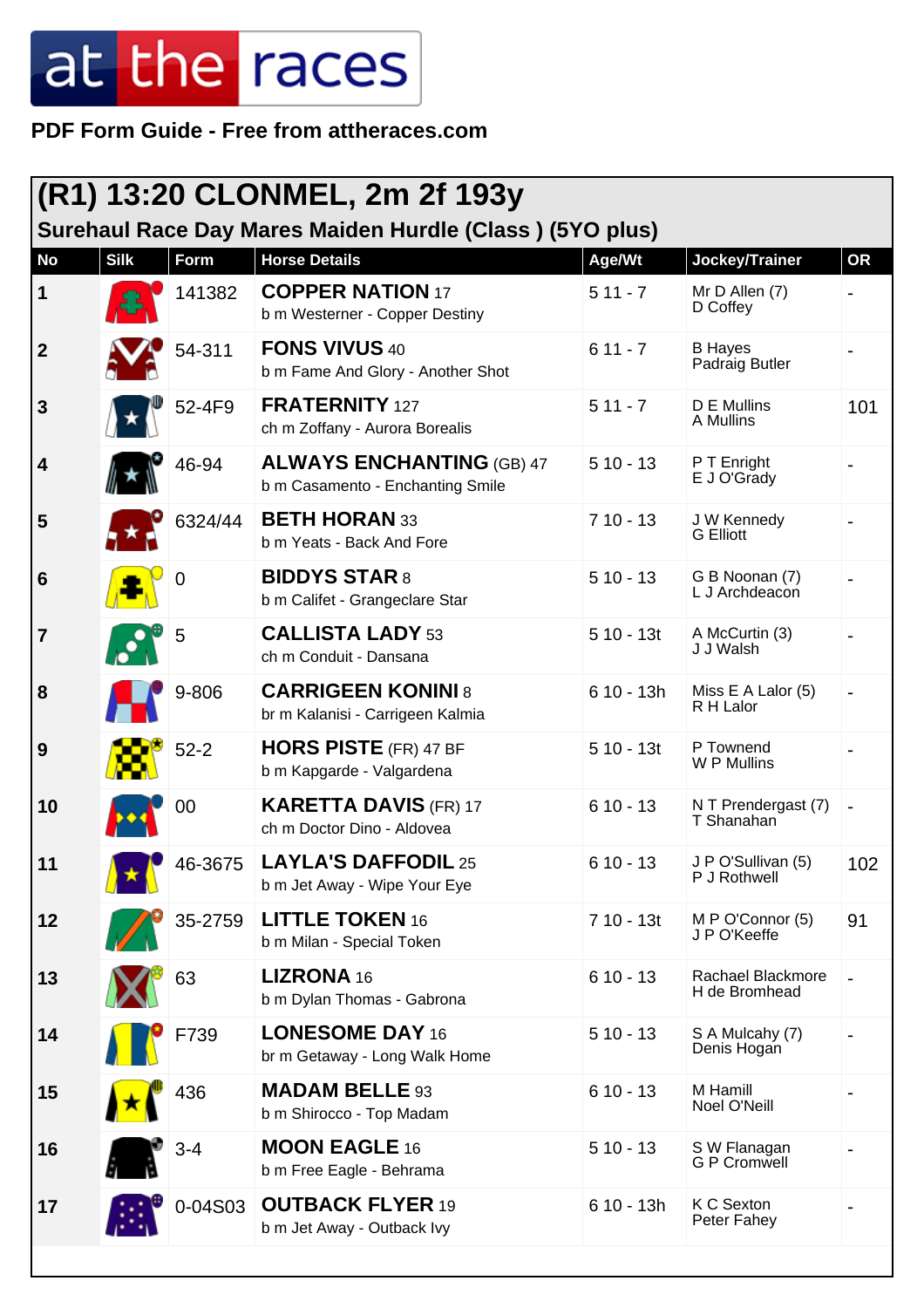| 18        |         | 6-34585 STEAK AND ONIONS 19<br>b m Mahler - Pip 'n Pop       | $710 - 13$ | R Deegan (3)<br>E McCarthy          | 101 |
|-----------|---------|--------------------------------------------------------------|------------|-------------------------------------|-----|
| 19        | $6 - 7$ | <b>MARTHA DIVINE (GB) 17</b><br>br m Telescope - Tintera     | $510 - 13$ | Reserve 1<br>P Nolan                |     |
| <b>20</b> |         | <b>SHILLWANTFORNOTIN</b><br>g m Dark Angel - Wylye           | $510 - 13$ | Reserve 2<br><b>Brian M McMahon</b> |     |
| 21        | 60      | <b>KILBARRY MERLOT 18</b><br>b m Presenting - Kilbarry Medoc | $510 - 13$ | Reserve 3<br>Con O'Keeffe           |     |

**ATR VERDICT:** HORS PISTE can get off the mark now after a narrow defeat at Tramore on her Irish debut. The French import went to post a short price on her first outing for Willie Mullins and just failed to capitalise on the last flight mistake of Where It All Began. She rallied well on the run-in then after it had appeared she was going to be outstayed by the winner. Dropping back in trip shouldn't be an issue. Copper Nation also lost out narrowly on her last outing when collared late on at Punchestown by Rock On Cassie. She looks like the obvious danger. Beth Horan has had a couple of solid runs this season and looks to be place material.

**Top Tip:** HORS PISTE (9) **Watch out for:** COPPER NATION (1)